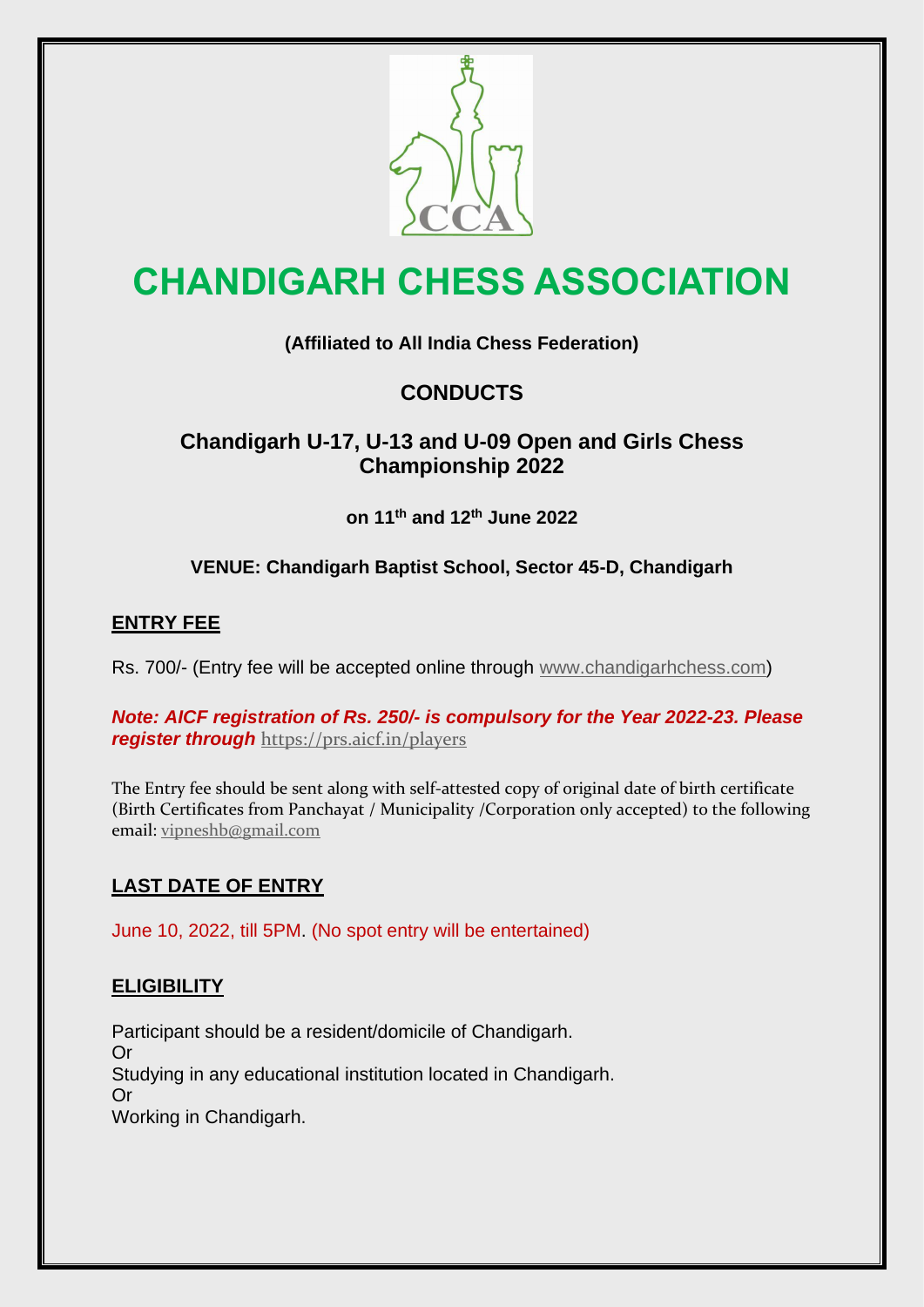#### **AGE LIMIT**

Under 17: Born on and after 01-01- 2005 Under 13: Born on and after 01-01- 2009 Under 09: Born on and after 01-01- 2013

| <b>Reporting Time</b>     | o9:00 AM         | Saturday |
|---------------------------|------------------|----------|
| Round <sub>1</sub>        | 10:00 AM         | Saturday |
| Round <sub>2</sub>        | $11:30$ AM       | Saturday |
| Lunch Time                | 02:00 - 03:00 PM | Saturday |
| Round $\overline{3}$      | $03:00$ PM       | Saturday |
| Round <sub>4</sub>        | $9:00$ AM        | Sunday   |
| Round $5$                 | $11:00$ AM       | Sunday   |
| <b>Prize Distribution</b> | 01:30 PM         | Sunday   |

#### **TOURNAMENT SCHEDULE**

#### **GENERAL**

- 1. First two boys and two girls in each category will be selected to represent Chandigarh at the Nationals to be held at different places in India. All selected players will be given trophies and certificates. Participation certificate will be given to all the participants.
- 2. **All participants must be registered with AICF for the year 2022-2023.**
- 3. The organising committee reserves its right to accept or reject any entry received after due date.
- 4. Mere submission of entry does not confirm the eligibility of a participant.
- 5. **Entry once paid is non-refundable**.
- 6. Parents and accompanying persons are not allowed inside the tournament hall.
- 7. By enrolling for the events, the players must abide by all the terms and conditions of the championship for participation.
- 8. All players, parents and accompanying persons should follow COVID 19 protocol guidelines. No one is allowed without mask at the venue.

#### **Rules & Regulations**

- 1. The tournament will be played under Swiss System.
- 2. **No. of rounds and detail schedule will be decided before the start of the first round.**
- 3. If a player is absent in any round without informing his withdrawal from the tournament will be automatically assumed.
- 4. **Default Time:** Default time for arriving to the chessboard is 15 minutes.
- **5. Time Control:** The rate of play shall be 45 minutes with an increment of 15 seconds per move from move number one.
- 6. **Tie Break:** Following is the order of tie-break:
	- a) Buchholz
	- b) Sonneborn Berger
	- c) Direct encounter
	- d) The greater number of wins (forfeit included)
	- e) The greater number of wins by black